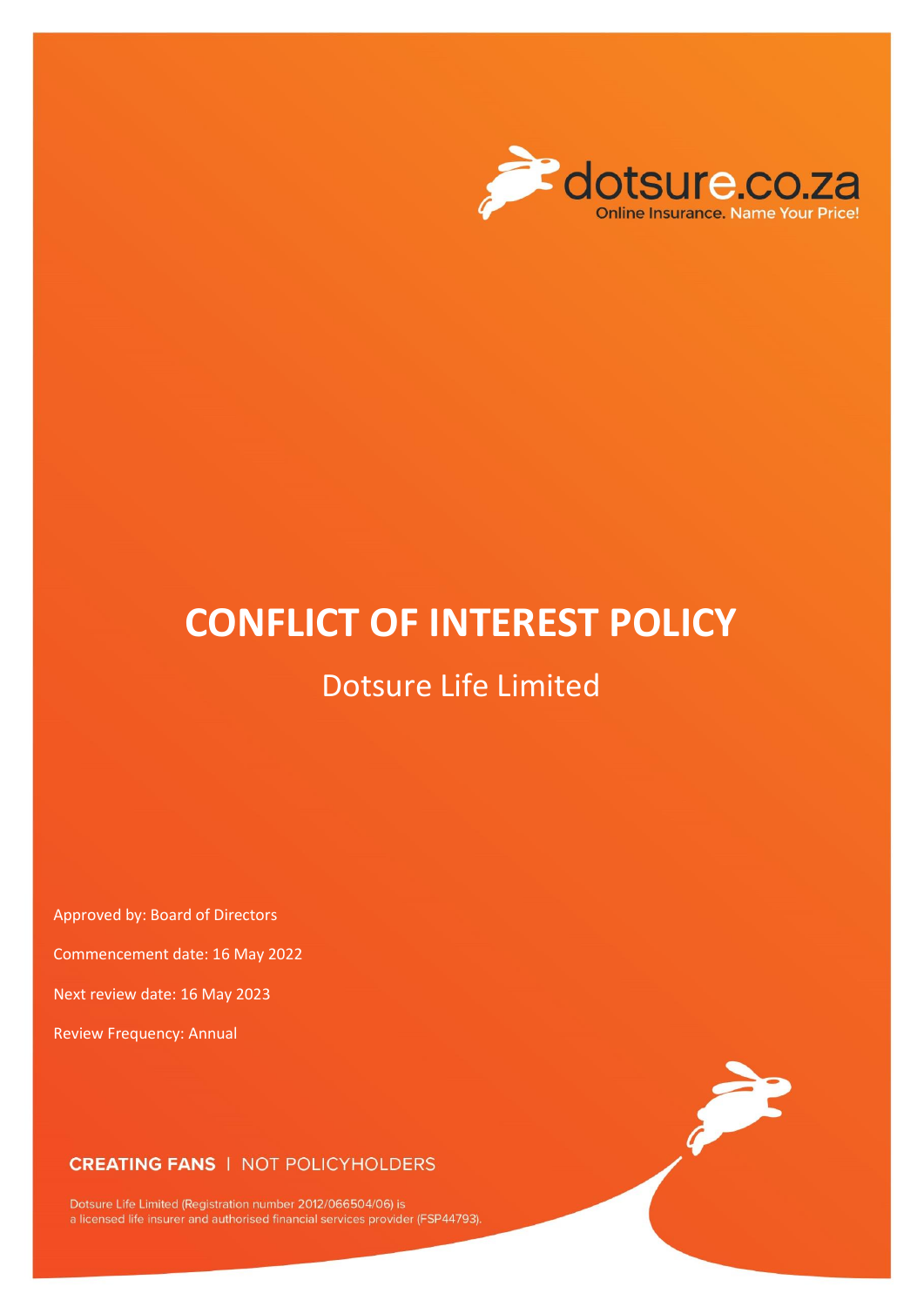

# **Contents**

This policy is compiled in accordance with *the Financial Advisory and Intermediary Services Act no. 37 of 2002* and in particular, the General Code of Conduct for Authorised Financial Services Providers and Representatives as amended by Board Notice 706 of 2020, including all amendments contained in former Board Notices*.*

V0.1 – 23/03/2022

# **CREATING FANS | NOT POLICYHOLDERS**

Dotsure Life Limited (Registration number 2012/066504/06) is a licensed life insurer and authorised financial services provider (FSP44793).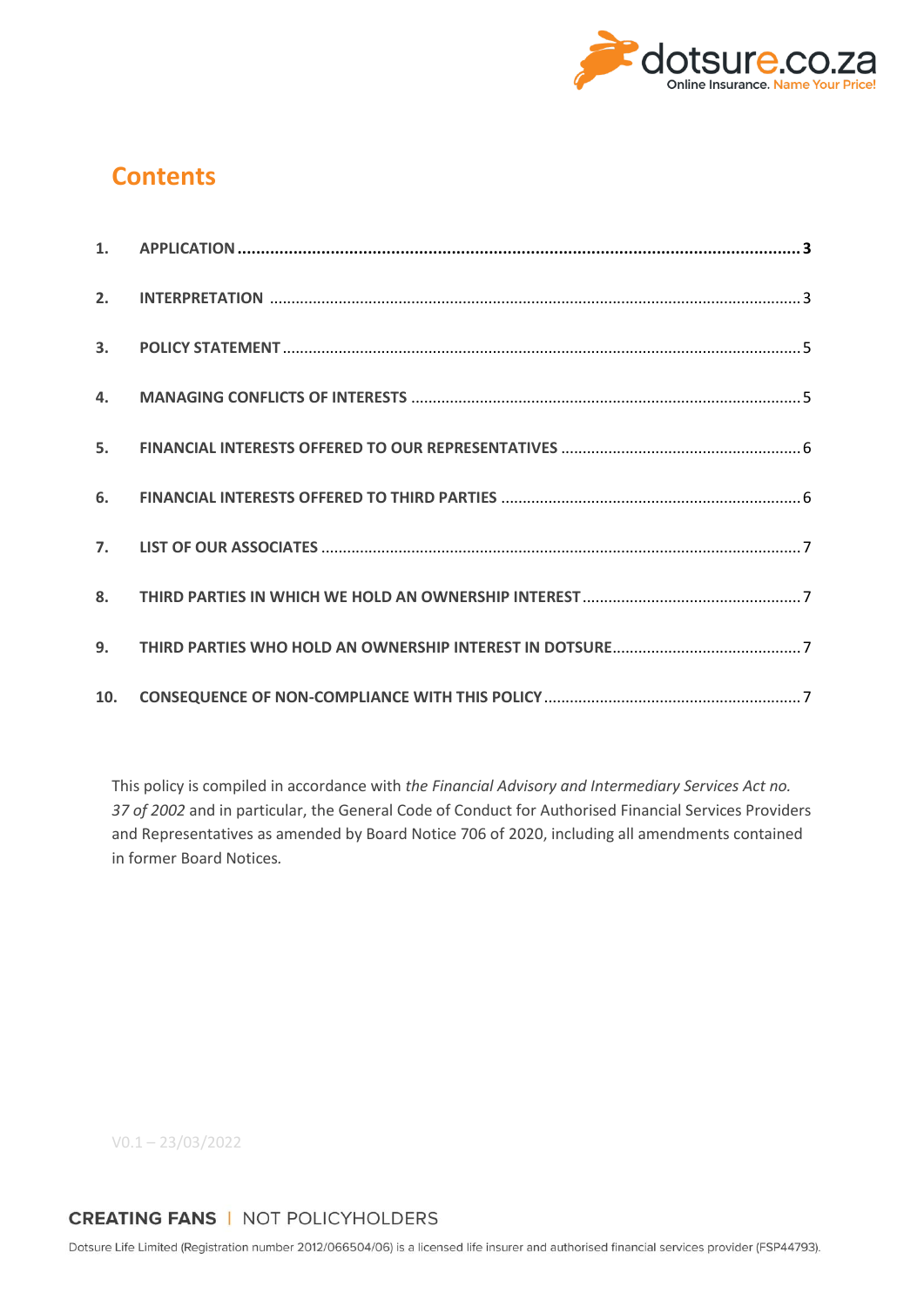

#### <span id="page-2-0"></span>**1. APPLICATION**

This policy applies to Dotsure Life Limited (Registration number 2012/066504/06) (FSP44793), a licensed life insurer and authorised financial services provider.

#### <span id="page-2-1"></span>**2. INTERPRETATION**

#### "**associate**"—

- (a) in relation to a natural person, means—
	- (i) a person who is recognised in law or the tenets of religion as the spouse, life partner or civil union partner of that person;
	- (ii) a child of that person, including a stepchild, adopted child and a child born out of wedlock;
	- (iii) a parent or stepparent of that person;
	- (iv) a person in respect of which that person is recognised in law or appointed by a Court as the person legally responsible for managing the affairs of or meeting the daily care needs of the first mentioned person;
	- (v) a person who is the spouse, life partner or civil union partner of a person referred to in subparagraphs (ii) to (iv);
	- (vi) a person who is in a commercial partnership with that person;
- (b) in relation to a juristic person—
	- (i) which is a company, means any subsidiary or holding company of that company, any other subsidiary of that holding company and any other company of which that holding company is a subsidiary;
	- (ii) which is a close corporation registered under the Close Corporations Act, 1984 (Act No. 69 of 1984), means any member thereof as defined in section 1 of that Act;
	- (iii) which is not a company or a close corporation as referred to in subparagraphs (i) or (ii), means another juristic person which would have been a subsidiary or holding company of the first-mentioned juristic person
		- aa. had such first-mentioned juristic person been a company; or
		- bb. in the case where that other juristic person, too, is not a company, had both the first-mentioned juristic person and that other juristic person been a company;
		- cc. means any person in accordance with whose directions or instructions the board of directors of or, in the case where such juristic person is not a company, the governing body of such juristic person is accustomed to act;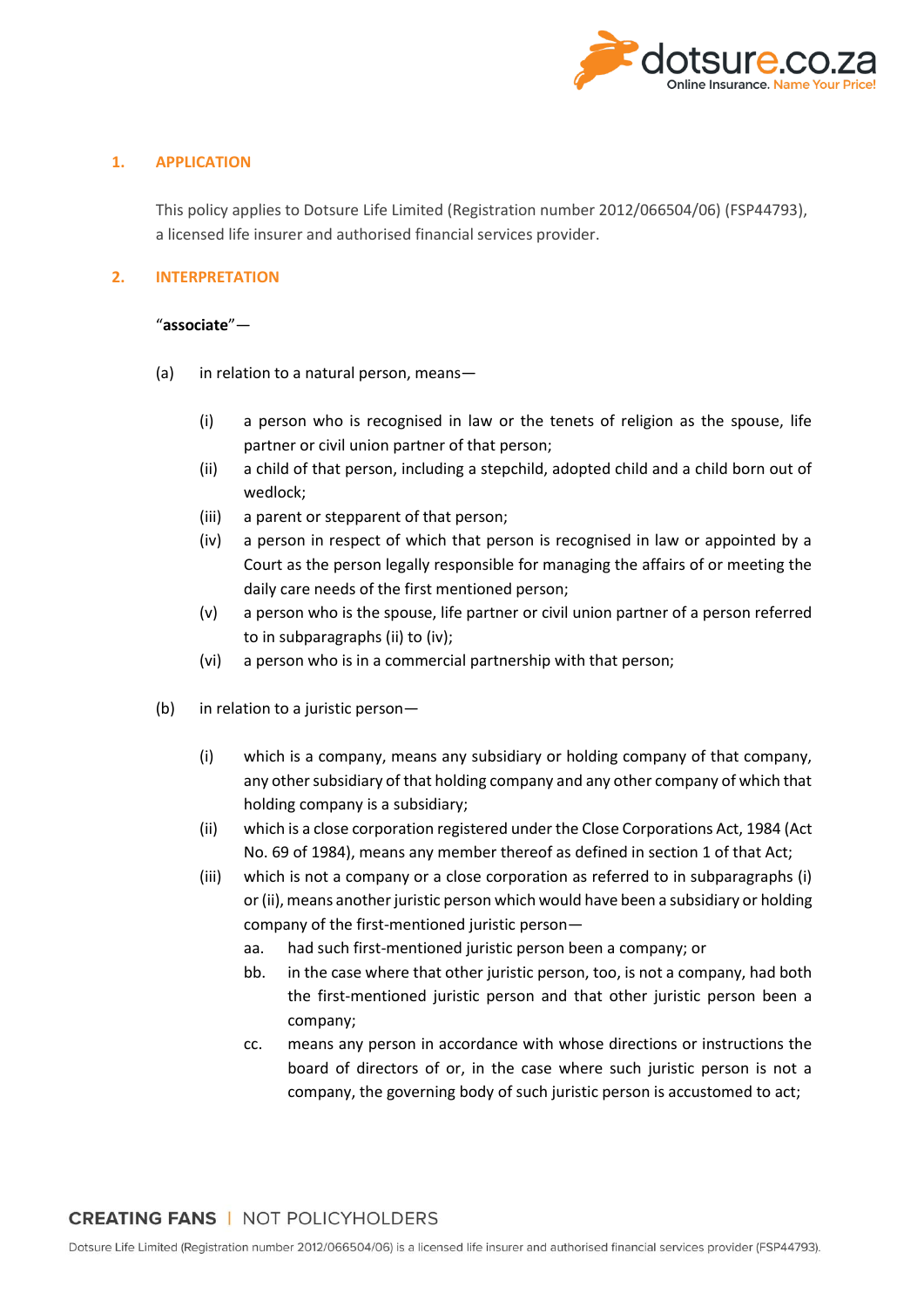

- (c) in relation to any person—
	- (i) means any juristic person of which the board of directors or, in the case where such juristic person is not a company, of which the governing body is accustomed to act in accordance with the directions or instructions of the person firstmentioned in this paragraph;
	- (ii) includes any trust controlled or administered by that person.

"**the Company**" means Dotsure Life Limited, registration number 2012/066504/06, a public company incorporated in accordance with the laws of the Republic of South Africa and a licenced life insurer.

"**Conflict of Interest**" (hereinafter referred to as COI) means any situation in which a provider or a representative has an actual or potential interest that may, in rendering a financial service to a client –

- (a) Influence the objective performance of his, her or its obligations to that client; or
- (b) Prevent a provider or representative from rendering an unbiased and fair financial service to that client, or from acting in the best interest of that client, including, but not limited to –
	- (i) A financial interest;
	- (ii) An ownership interest;
	- (iii) Any relation with a third party.

**"Financial interest"** means any cash, cash equivalent, voucher, gift, service, advantage, benefit, discount, domestic or foreign travel, hospitality, accommodation, sponsorship, other incentive or valuable consideration, other than –

- (a) an ownership interest;
- (b) training, that is not exclusively available to a selected group of providers or representatives, on –
	- (i) products and legal matters relating to those products;
	- (ii) general financial and industry information;
	- (iii) specialised technological systems of a third party necessary for the rendering of a financial service, but excluding travel and accommodation associated with that training.

**"Immaterial financial interest"** means any financial interest with a determinable monetary value, the aggregate of which does not exceed R1 000.00 in any calendar year from the same third party in that calendar year received by—

- (a) a provider who is a sole proprietor; or
- (b) a representative for that representative's direct benefit;
- (c) a provider, who for its benefit or that of some or all of its representatives, aggregates the immaterial financial interest paid to its representatives;.

#### **CREATING FANS | NOT POLICYHOLDERS**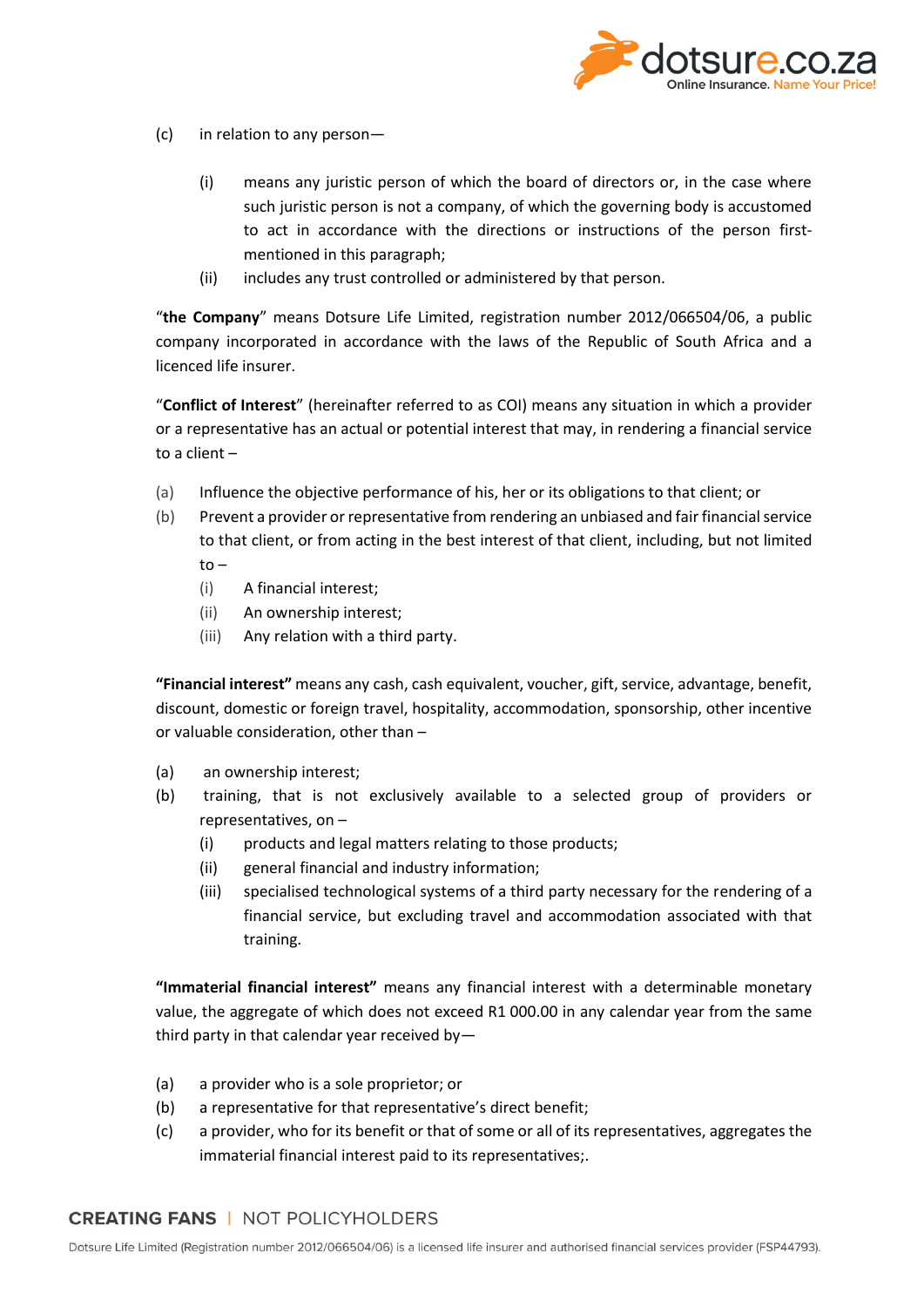

**"Third party"** means a product supplier, another provider, an associate of a product supplier or a provider, a distribution channel and any other person who in terms of an agreement provides a financial interest to a provider or its representatives.

#### <span id="page-4-0"></span>**3. POLICY STATEMENT**

The Company is committed to comply with the regulatory requirements governing COI and to ensure that COIs are appropriately managed in the best interest of the Company's policyholders.

**This policy was formally adopted by the Board of Directors of Dotsure.**

#### <span id="page-4-1"></span>**4. MANAGE CONFLICTS OF INTERESTS**

**4.1 Mechanisms to identify COI**

Before the Company concludes a new business arrangement, we will consider whether the proposed arrangement will present any potential conflict of interest. It will be the responsibility of each representative entering into the relationship on behalf of us to ensure that this identification process is carried out and appropriately documented before the relationship with a party is entered into.

All Representatives will be accountable to ensure that the necessary reviews of all existing business arrangements are conducted at least annually to assess whether a potential conflict of interest in the light of changing circumstances exist.

**4.2 Measures to avoid and mitigate COI**

Whenever any potential conflict of interest is identified, the Representative responsible for the relationship will consider whether any practical means exist for avoiding such COI. Where this is not practical, the Representative will consult with the Company's Compliance Officer to devise appropriate and adequate measures to mitigate and manage the identified conflict of interest.

The measures identified to mitigate and manage this conflict will be documented and communicated to all staff involved in managing the relationship to ensure that the risk of the identified conflict of interest is appropriately managed by the affected business unit.

**4.3 Measures for the disclosure of COI**

Wherever a potential COI is identified, the Company or Representative concerned will ensure that appropriate communication regarding the following aspects is included in the disclosure information and documentation provided to potential customers purchasing products:

- The existence of the conflict of interest:
- A description of what the conflict is;
- Its impact:

## **CREATING FANS | NOT POLICYHOLDERS**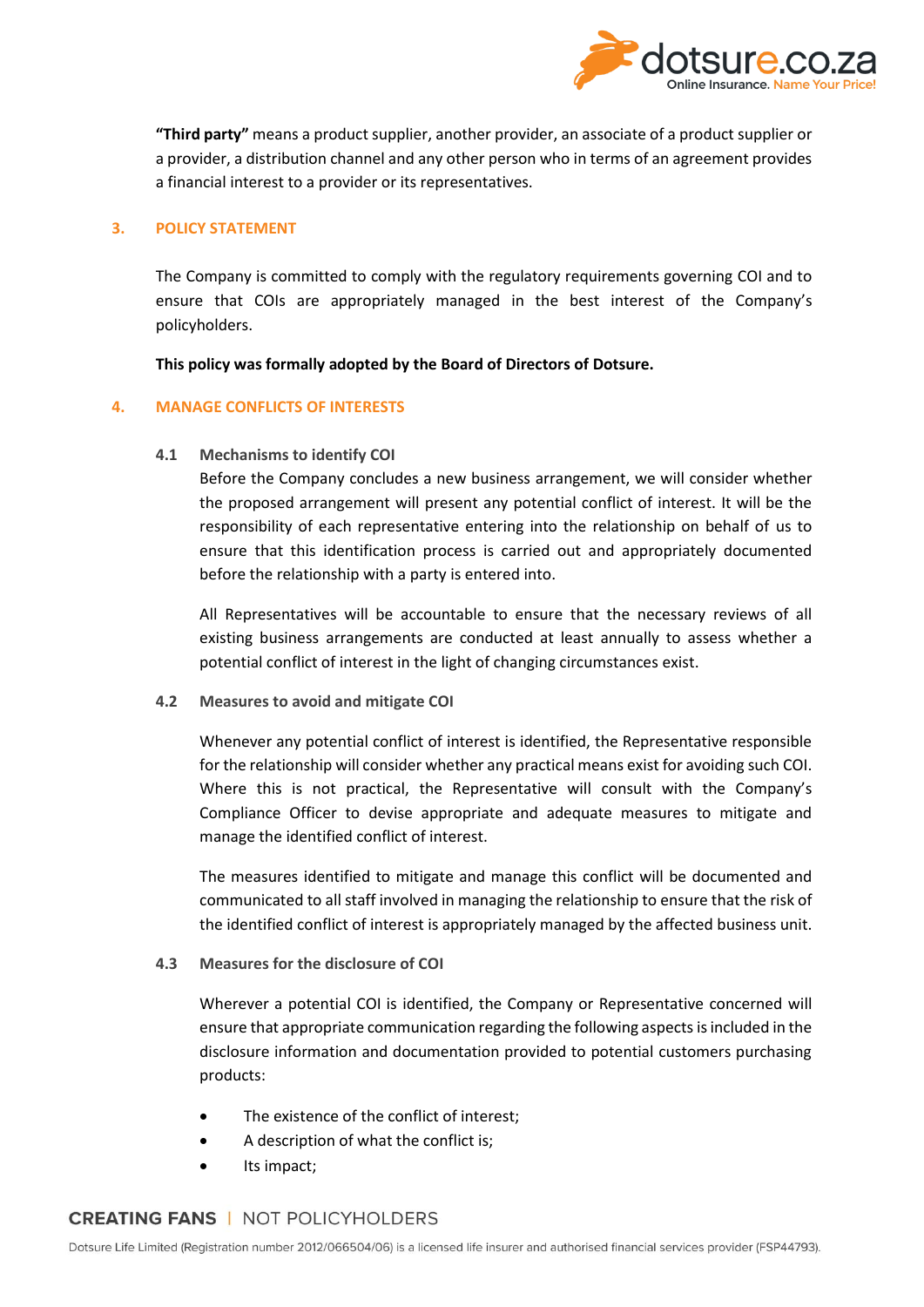

- The measures taken to mitigate and manage it; and
- The customer's free choice whether he/she wishes to continue with purchasing the product.
- **4.4 Processes, procedures and internal controls to facilitate compliance**

Representatives will be required to ensure that the policy is implemented and will, on an annual basis, warrant to our Compliance Officer in writing that they have met their obligations under this policy and describe the steps taken to do so.

Training for all affected staff will be provided by the Company or people procured by the Company to ensure that they understand their responsibilities under this policy.

The Compliance Officer will monitor compliance with this Conflict of Interest Management Policy and will perform the necessary reviews in consultation with Executive Management to ensure that appropriate procedures and processes are in place and remain effective to ensure compliance with the policy.

The Compliance Officer will facilitate a review of this policy annually to ensure that it remains relevant and appropriate to meet the statutory requirements.

#### <span id="page-5-0"></span>**5. FINANCIAL INTERESTS OFFERED TO OUR REPRESENTATIVES**

We may offer our representatives sales incentives, in addition to their basic salary, based upon a combination of:

- The quantity of business introduced; and
- The quantity of business retained; and
- The consistency with which the representative maintains the above levels of business introduced and retained, respectively.

The above sales incentives are provided, subject to the representative adhering to our TCF objectives and the Company's objective to provide soft landings to its policyholders.

#### <span id="page-5-1"></span>**6. FINANCIAL INTERESTS OFFERED TO THIRD PARTIES**

We may only offer the following interests to third parties being Product Providers or other Financial Service Providers:

- Commission authorised under the Long-Term or the Short-Term Insurance Acts;
- Fees that are reasonably in line with the Long-Term or the Short-Term Insurance Acts;
- Fees or remuneration for the rendering of a service to a third party, which fees or remuneration are reasonable in line with the service being rendered;
- Any immaterial financial interest as defined in the FAIS General Code of Conduct; and

### **CREATING FANS | NOT POLICYHOLDERS**

Dotsure Life Limited (Registration number 2012/066504/06) is a licensed life insurer and authorised financial services provider (FSP44793).